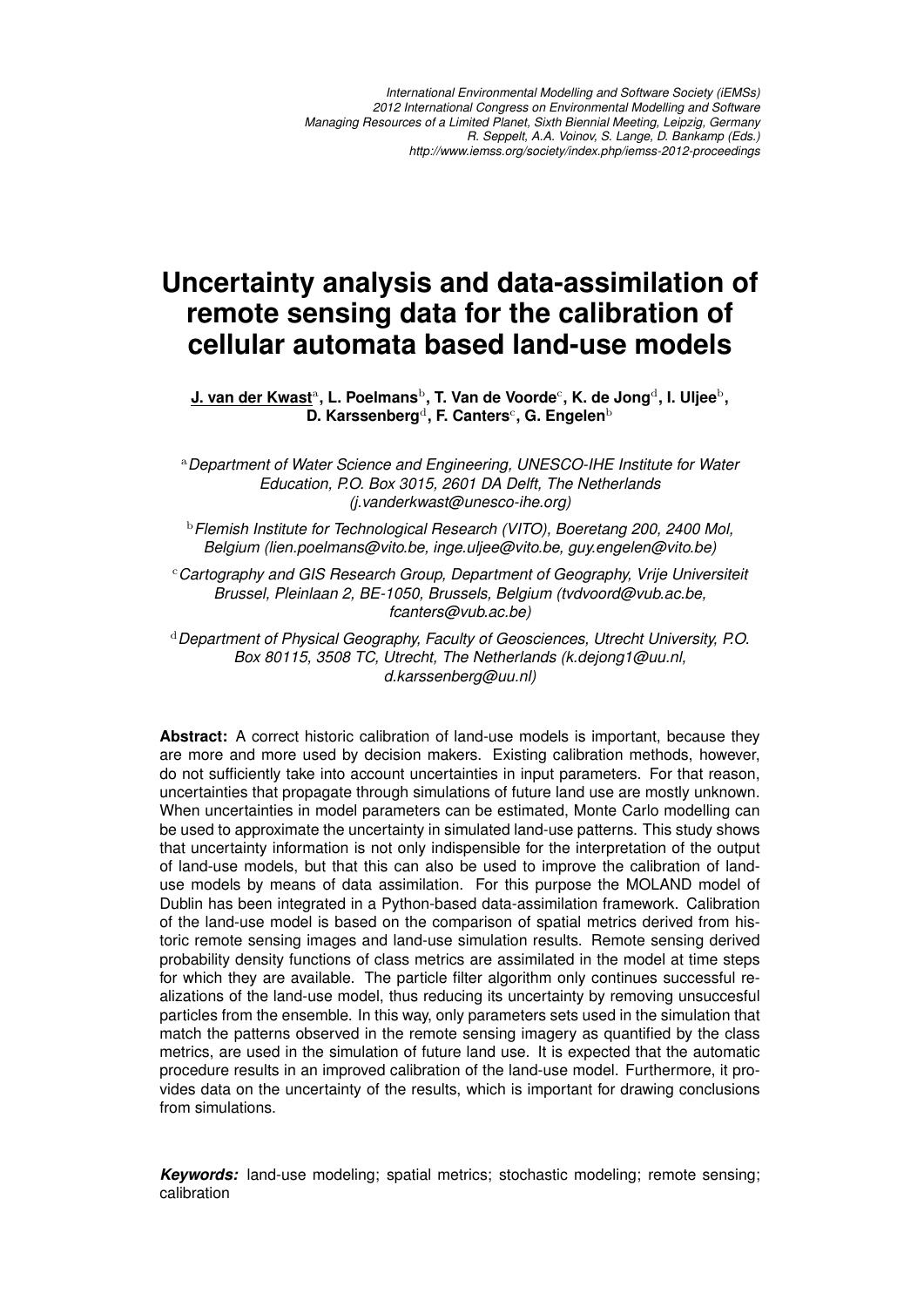## **1 INTRODUCTION**

Cellular automata based land-use models are increasingly used as instruments for policy makers and planners to assess the impact of their policies on the sustainable development of urbanized areas. Because the use of the models has moved from an academic environment to end users who base their decisions on simulated scenarios of future land-use, the tools must be robust and reliable. In order to achieve this, the calibration of these models should be based on the best available scientific knowledge and data [van der Kwast et al., 2011].

Land-use models are normally calibrated using a historic calibration [Engelen and White, 2007]. In a historic calibration procedure, the land-use model is initiated using a historic land-use map. Next, the model hindcasts the land-use at a more recent time step for which a land-use map is available. Dedicated goodness-of-fit measures are used to evaluate the similarity between the hindcast and the actual map.

The historic calibration, however, is often hampered by the poor availability of time series of high quality land-use maps. In order to be less dependent on time series of land-use maps van der Kwast et al. [2012] proposed a calibration procedure based on time series of archived medium resolution remote sensing data. Because of the complex and indirect relation between land-use features at the earth's surface and the reflection received by the sensor it is impossible to derive land-use maps with the same thematic resolution as land-use maps produced by human interpretation. Therefore, the calibration procedure proposed by van der Kwast et al. [2012] uses spatial metrics derived from remote sensing data and simulations to quantify differences between both land-use maps. In this procedure, parameters in the land-use model are tuned in order to derive an optimal fit with spatial metrics derived from remote sensing data.

van der Kwast et al. [2011] identified that in existing calibration methods uncertainties in parameters, input data, and reference data are neglected. They proposed a methodology to incorporate the metric-based calibration method of van der Kwast et al. [2012] in a probabilistic framework in order to quantify and reduce the uncertainties in land-use simulations using data-assimilation techniques. This paper will focus on the modelling of propagation of uncertainties in a land-use model and in land use inferred from remote sensing, which forms the basis of the data-assimilation methodology. For the analysis of uncertainties in spatial metrics derived from land-use modelling a simplified version of the MOLAND model for Dublin [Engelen et al., 2007] is used. Time series of Landsat TM/ETM+ images are compared with urban masks derived from the probabilistic landuse model.

# **2 METHODS**

# **2.1 The MOLAND Model of Dublin City**

Dublin is the political, economic and cultural capital of Ireland. From the mid-1990s until 2008, urban growth in Dublin was characterized by a rapid sprawl. Because of the large dynamics, Dublin is one of the key cities in the MOLAND (Monitoring Land Use/Cover Dynamics) project [Barredo et al., 2003].

The MOLAND model simulates land-use dynamics at the cellular level using a constrained cellular automata [Engelen et al., 2007]. The model simulates the likely future development of land use with a temporal resolution of one year, given alternative planning and policy scenarios and socio-economic trends. Details of the MOLAND model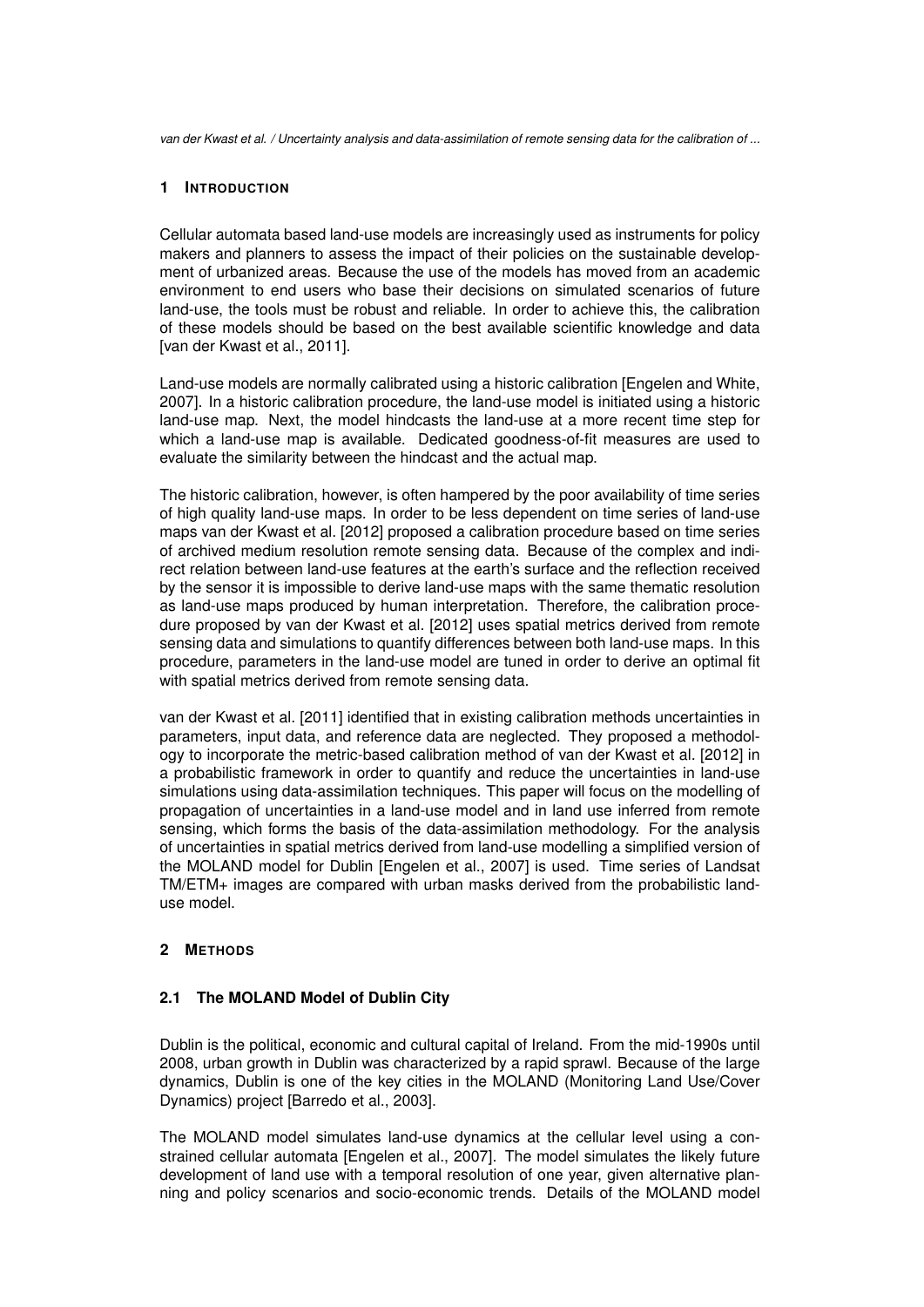

Figure 1: Concept of using spatial metrics for calibrating land-use models [van der Kwast et al., 2011]. The width of the arrows represents the propagation of uncertainty.

can be found in Barredo et al. [2003] and Engelen et al. [2007]. For this study four landuse classes are modelled for the city of Dublin: population related classes, employment related classes, non urban, other.

## **2.2 Metric-Based Calibration Framework**

The historic calibration of the MOLAND model consists of four steps: (1) a first set of neighbour influence function (attraction-repulsion curves) parameters is fixed. Generally, functions are taken from a library based on previous applications of the model; (2) a second parameter determining largely the dispersal of land use and size of clusters is estimated; (3) cell-specific information represented in the suitability, accessibility and zoning maps are introduced; (4) fine tuning of the model starts (repeating of loop 1-2-3 with dedicated statistical analysis). The steps are repeated until the simulated land-use map is sufficiently similar to the actual one.

Figure 1 shows the concept of using spatial metrics derived from remote sensing in the calibration of land-use models. First, morphological/functional classes are derived from each remote sensing image that has been acquired within the calibration interval. Spatial metrics derived from the land-use map inferred from remote sensing are then compared with the same metrics derived from the simulated land-use for the same timestep. In this study the class metrics evaluated in van der Kwast et al. [2012] were calculated from urban masks, indicating the part of the landscape that is urbanized, derived from the MOLAND model and remote sensing images.

### **2.3 Probabilistic Framework for Calibration of Land-Use Models**

The objective of probabilistic calibration is to calibrate model parameters given two sources of information: prior knowledge of possible ranges of model parameters and observations of the land-use system considered. Here we combine these sources of information by running the land-use model in Monte Carlo mode and solving Bayes theorem at each time step for which observations of the land-use system are available from remote sensing data, i.e. an observation time step. At the end of the model run this results in calibrated (so-called posterior) probability distributions of model parameters that are adjusted as a result of the integration of the observations in the model.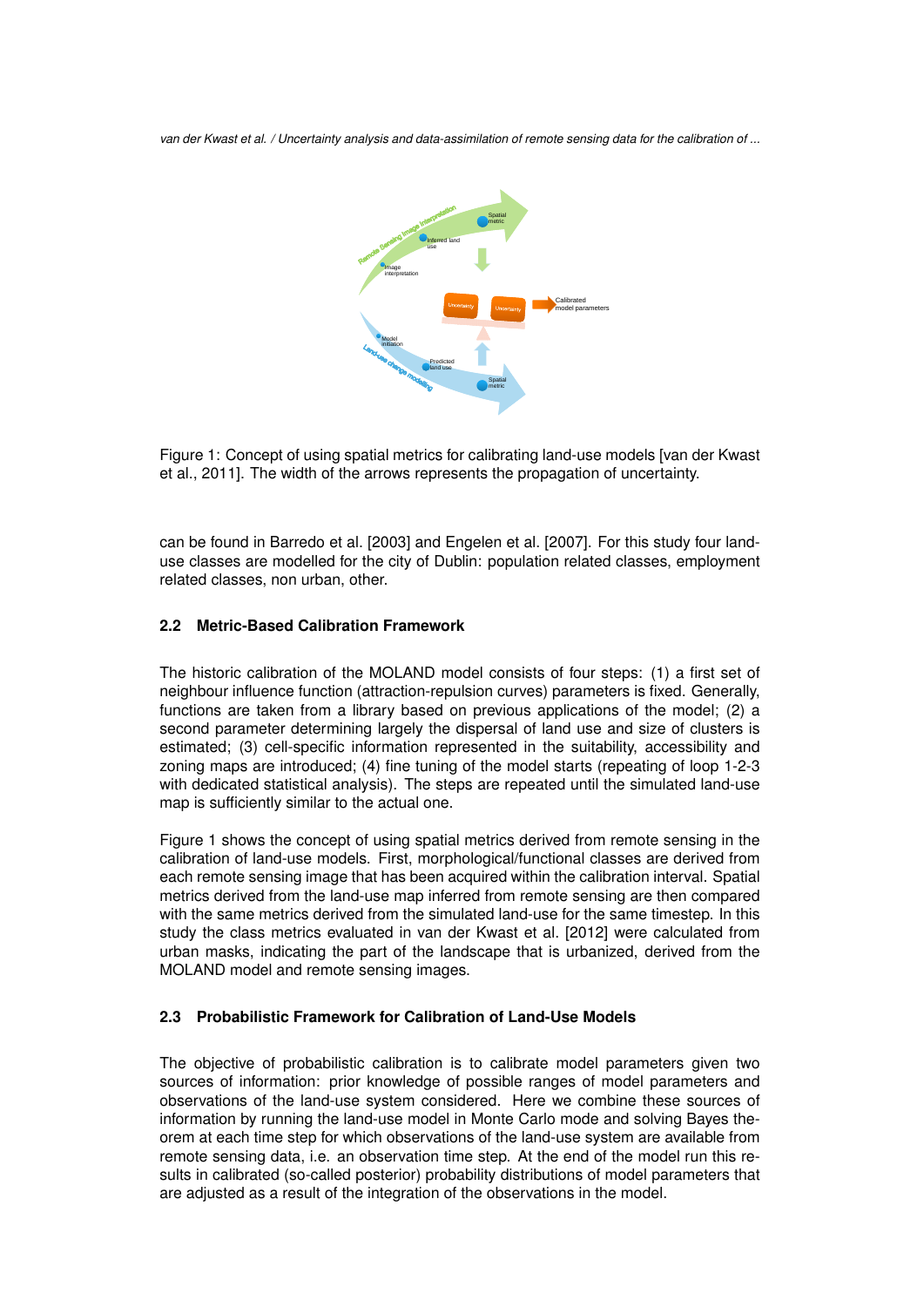Various approaches exist to solve Bayes theorem at each observation time step. Here we use the Particle Filter, which has the advantage that adjustment of the full state of the model at observation time steps is done by duplicating or removing realizations of the model. Thus, unlike other approaches such as the Ensemble Kalman Filter, the Particle Filter does not require adjustment of individual realizations. This can be considered a large advantage in land-use modelling, as adjustment of the state of land-use models would involve changing the pattern in land uses, which can only be done using a rather arbitrary procedure. Here, we provide a short explanation of the Particle Filter. For an extensive description, the reader is referred to Karssenberg and Bierkens [2012].

Let  $x_t$  be the full state of the system, described by the joint probability density of all variables (state, parameters, drivers), denoted by  $p(\mathbf{x}_t)$ , with the time index  $t, t = 0, 1, \ldots, T$ . The land-use model f updates this full state for each time step by evaluating  $x_t = f(x_{t-1})$ . At an observation time step, the full state  $x_t$  is adjusted by solving Bayes theorem:

$$
p\left(\mathbf{x}_t \mid \mathbf{y}_t\right) = \frac{p\left(\mathbf{y}_t \mid \mathbf{x}_t\right) p\left(\mathbf{x}_t\right)}{p\left(\mathbf{y}_t\right)}\tag{1}
$$

with,  $p(\mathbf{x}_t)$ , the joint probability density of the full state of the model at t, retrieved by propagating the system model from the previous observation time step up to the current observation time step;  $p(\mathbf{y}_t)$ , the joint probability density of the observational data at t; and  $p(y_t | x_t)$ , the probability density of the observations at t given the model state (likelihood). The Particle Filter solves this scheme with Monte Carlo simulation. A number of  $N$  independent model realizations (or particles)  $\mathbf{x}_{t}^{(n)}$  are sampled from the initial, prior, joint probability density of the model, which includes all parameters that are calibrated. At each observation time step, (1) is solved by duplicating individual particles a number of times proportional to the weight  $p\left(\mathbf{y}_t\mid\mathbf{x}_t^{(n)}\right)$  of each particle, calculated as:

$$
p\left(\mathbf{y}_t \mid \mathbf{x}_t^{(n)}\right) \sim \exp\left(-\frac{1}{2}\left[\mathbf{y}_t - \mathbf{H}_t\left(\mathbf{x}_t^{(n)}\right)\right]^T \mathbf{R}_t^{-1} \left[\mathbf{y}_t - \mathbf{H}_t\left(\mathbf{x}_t^{(n)}\right)\right]\right) \tag{2}
$$

With  $\mathbf{H}_t$ , the observation operator, mostly taken as one, and  $\mathbf{R}_t^{-1}$  the covariance matrix of the errors in the observations. The use of the error covariance matrix is essential, as it guarantees that observations are weighted according to their measurement error.

The Particle Filter calibration scheme is run using the PCRaster Python data-assimilation framework [Karssenberg et al., 2010], with some modifications to suspend and resume the external land-use model for each observation time step, and each Monte Carlo sample.

#### **2.4 Uncertainty Propagation in Land-Use Modeling**

Land-use modelling involves uncertainty caused by attribute errors, positional errors, logical inconsistencies, incompleteness and temporal errors in the model and in the reference land-use maps used for initiation and calibration [van der Kwast et al., 2011]. Positional errors of the georeferenced input maps are assumed to be smaller than the spatial resolution of the model i.e. 200 m. Logical consistency and completeness have been tested in previous applications of the model. Temporal accuracy is determined by the synchronization of temporal input data and the model time step. These uncertainties are assumed to be small, because land-use changes emerge over periods longer than the temporal resolution. These errors are therefore ignored in this study. Uncertainties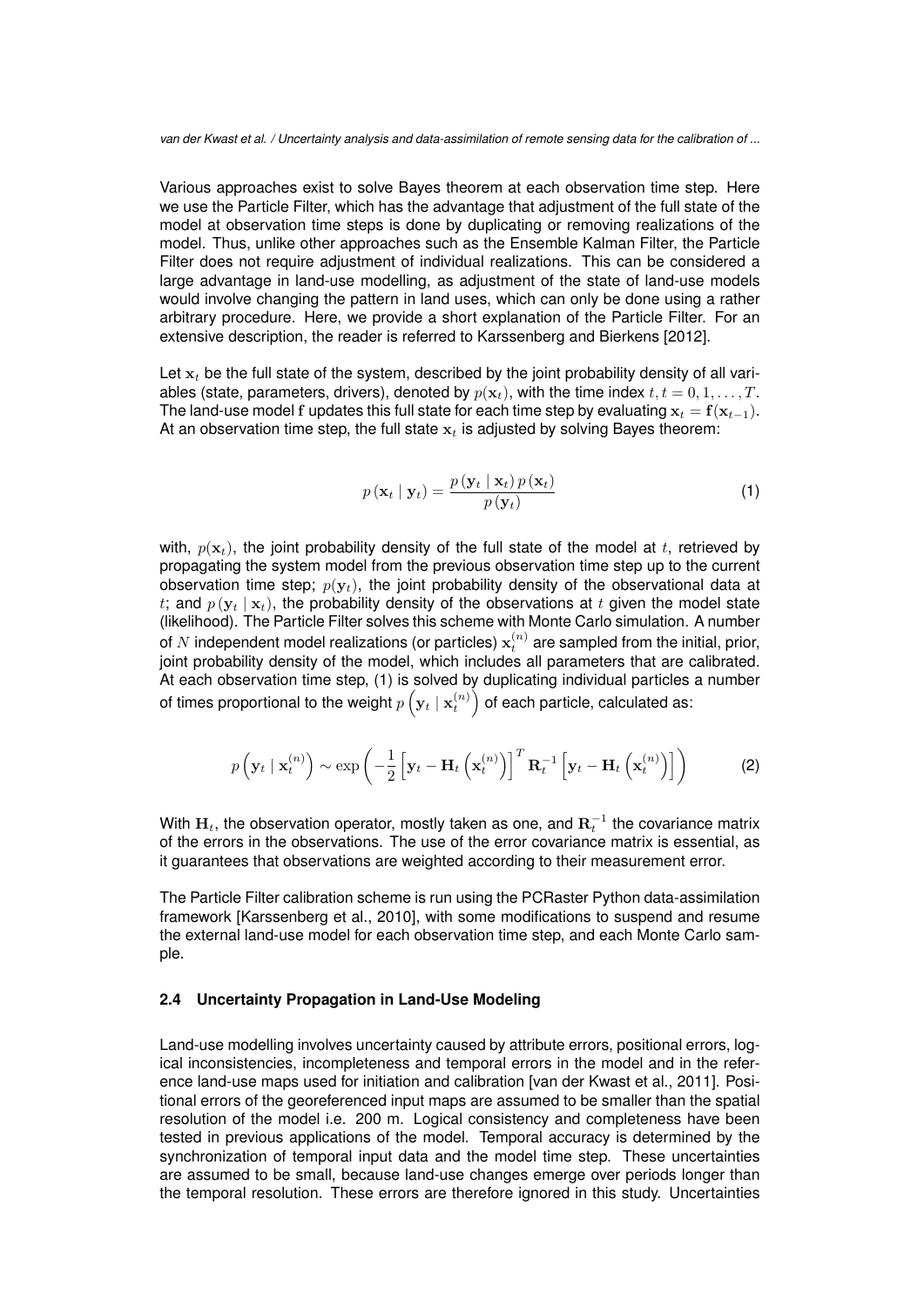in the reference land-use maps, however, can be important, but are difficult to quantify objectively. For this reason the only uncertainties that will be considered here are uncertainties in the input parameters that are calibrated in a historic calibration. These are the neighbourhood influence functions and the stochastic  $\alpha$  parameter.

First, the uncertain input parameters of the land-use change models need to be quantified. The neighbourhood influence functions are approximated by the following equation:

$$
W_{l,k,d} = s + \left( -s \times \left( 1 - exp^{-\left(\frac{d}{r}\right)} \right) \right) \tag{3}
$$

In which  $W_{l,k,d}$  is the weighting parameter that represents the attraction (positive value) or repulsion (negative value) between land-use class  $l$  and land-use class  $k$  at distance d. s is the sill and represents the value of  $W_{l,k,d}$  at distance 0 and range r represents the distance-decay effect of the interactions.

A drawback of using this approximation is that only exponentially shaped neighbourhood influence functions can be taken into account. The major advantage of using (3) is, however, that the neighbourhood influence functions can be estimated by only 2 parameters (sill and range), whereas the original influence rules were represented by at least 5 different parameters. The calibration procedure can thus be limited to finding optimal sills and ranges for the interactions between the population related and the employment related land-use classes.

First of all, the search radius for all sill and range values were narrowed down based on visual evaluations and expert knowledge. Hereto, the model was run using various combinations of sill and range for the simulated land-use classes. In the same way the mean and standard deviation of the stochastic  $\alpha$  parameter has been estimated. Next, the deterministic land-use models are run as stochastic models using Monte Carlo techniques in order to propagate different scenarios of uncertainties in the neighbourhood influence functions and  $\alpha$  parameter through the model. This will provide land-use simulations accompanied by probability maps. Finally, the probability density function (pdf) of the spatial metrics can be derived from the land-use model. For the comparison with remote sensing data the population and employment related classes have been aggregated to derive urban masks for each time step.

#### **2.5 Uncertainty Propagation in Urban Land-Use Interpretation from Remote Sensing**

Van de Voorde et al. [2010] inferred urban land-use from Landsat images with high accuracy using the following processing chain. First, a binary urban mask is needed, which separates the urban and the non-urban areas. The urban mask is produced by an unsupervised classification using a Kohonen self-organising map neural network, which was improved by a knowledge-based post-classification approach [Van de Voorde et al., 2007]. A change trajectory analysis is applied to remove irrational changes between urban and non-urban areas [van der Kwast et al., 2012]. Next, pixels outside of the urban mask are considered to have zero impervious surface cover, while pixels inside the urban mask are considered as mixtures of impervious surfaces and vegetation. Therefore, the next step in the processing chain consists of classifying pixels within the urban mask using a sub-pixel classification technique. Because the impervious surface fraction of a pixel is the complement of the vegetation fraction, a multiple linear regression model is used to estimate the vegetation fraction in each pixel. A high resolution land-cover classification of a Quickbird image acquired on August  $4^{th}$  2003 has been used to train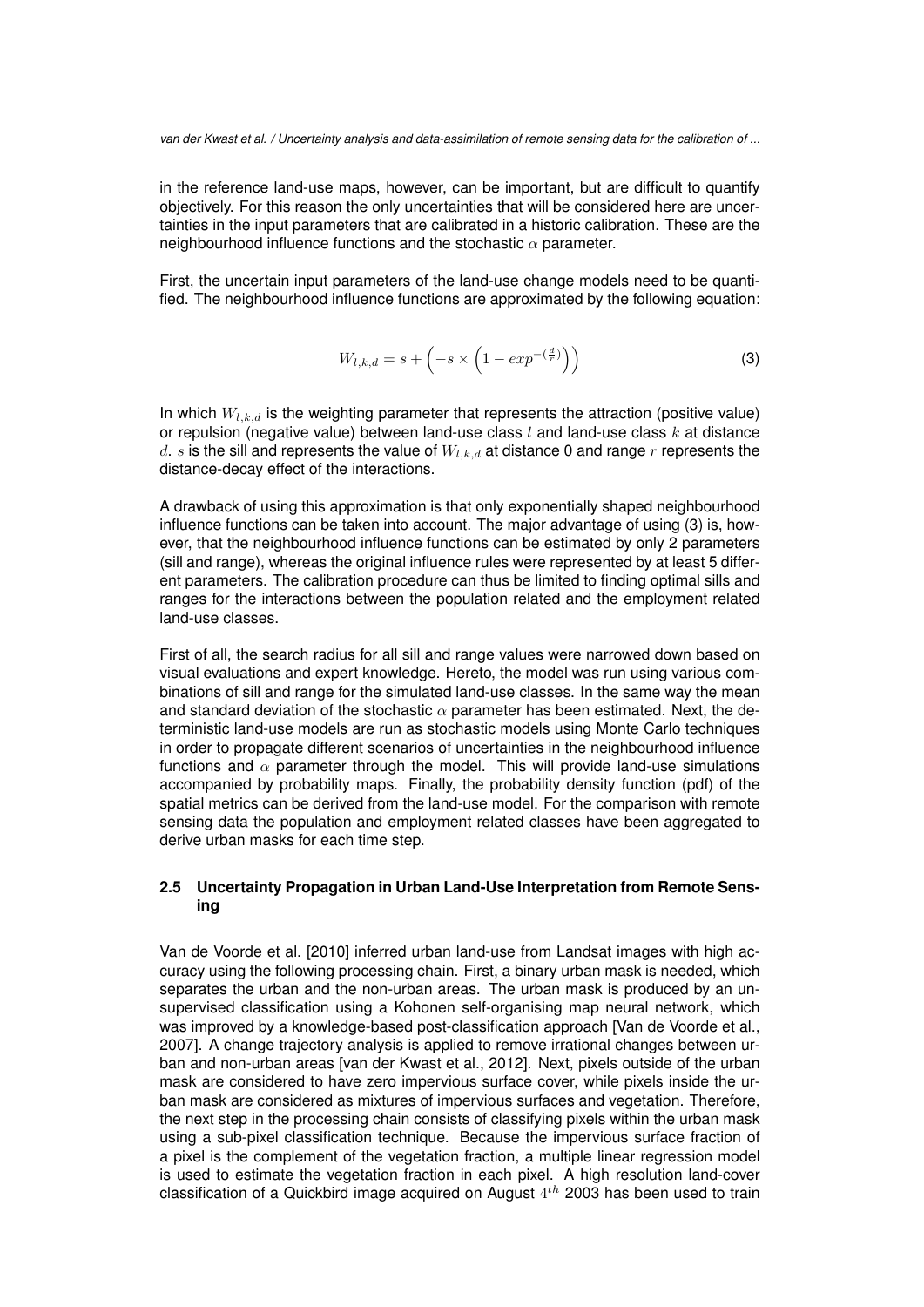and validate the multiple regression model [Van de Voorde et al., 2010]. A temporal filtering technique based on iterative linear regression between NDVI values [Van de Voorde et al., 2009] is used to remove pixels in the sample that were changed between the acquisition dates of the Landsat image and the Quickbird image. In the next step in the chain, land-use is inferred from the impervious surface map using a supervised classifier based on a neural network (MLP architecture). Training and validation data for the neural network classifier is obtained by deriving the predominant land-use class of each building block using the MOLAND land-use map. A stratified sampling approach is used to randomly select 200 blocks for each land-use class. Half of the sample is used for training, the other half for validation. Classification signatures derived from morphological characteristics of the training sample consist of the 4 parameters of a transformed logistic function fitted to the cumulative frequency distribution of impervious surface fractions within each building block, and the average impervious surface fraction within each building block, resulting in 5 parameters. The MLP classification results in three classes: residential land use, industry and services, urban green. Finally, the residential class is further subdivided in two classes, based on an intersection with the impervious percentage map. Building blocks with an impervious percentage between 10 and 50 % are assigned to the low density residential class. Blocks with an impervious percentage between 50 and 80 % are assigned to the medium density residential class. Blocks consisting of less than 10 % impervious percentage are assigned to the non-urban class and the remaining blocks covered for more than 80 % with impervious surfaces are assigned to the dense urban class. This results in a map with 6 land-use classes.

This processing chain has been applied to a time series of Landsat images covering the years 1988, 1997, 2001 and 2006. Uncertainties propagate through the entire processing chain each time it is applied and cumulate into the overall uncertainty present within the metrics derived from the inferred land-use map. The quantification of uncertainties in the Landsat products due to sensor calibration, radiometric, atmospheric and geometric correction were out of the scope of this study and should be included in future research. Uncertainties in the derivation of the urban masks are negligible compared to uncertainties in other parts of the processing chain. The pdf of the estimation errors of the impervious surface proportions is derived from validation data. A normal distribution has been assumed. Realisations of impervious surface maps only based on this pdf, however, do not include the spatial autocorrelation of the uncertainties. For this reason a first order autoregressive error model [Heuvelink, 1998] has been applied to generate spatially autocorrelated random error-fields. This autoregressive model defines the value of each cell  $(i, j)$  in a regular grid as a weighted combination of the value of four neighbour cells and a random value  $(r \epsilon[i, j])$  characterising the cell under consideration:

$$
Z[i,j] = q(Z[i-1,j] + Z[i+1,j] + Z[i,j-1] + Z[i,j+1]) + r\epsilon[i,j]
$$
\n(4)

The resulting error field is then added to the impervious surface map. Parameter  $q$  in this model controls the degree of autocorrelation and is empirically determined using an experimental semi-variogram. The experimental variogram is estimated from an error image of the impervious percentage map of 2001. The error map is calculated by subtracting the reference proportion of impervious percentage, which is derived from the downsampled Quickbird classification, from the predicted proportion of impervious percentage. Temporal variant pixels were excluded from the analysis.

Uncertainties in the previous step of the chain are propagated through the MLP classifier. The neural network has three output nodes, i.e. one for each land-use class to be derived. In a hard classification each building block is assigned to the node with the highest activation level. In reality, however, for each pixel all three nodes are activated to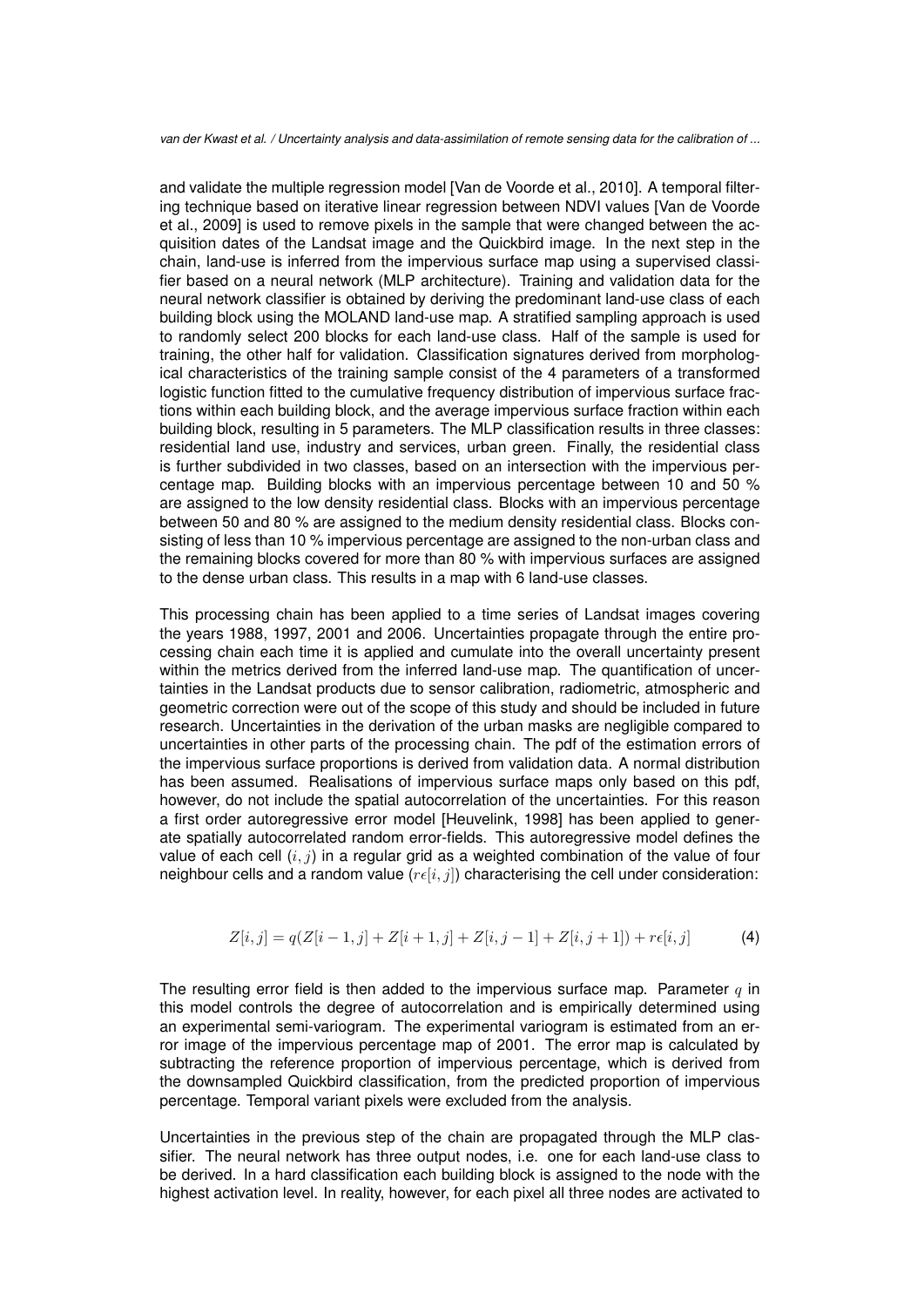



a certain level. The activation level ranges from 0 to 1 and the sum of all nodes is 1. The difference in activation level among the nodes, particularly between the highest level and the other nodes, is a measure for the degree of uncertainty in the MLP classification. This uncertainty is modelled by drawing a random number between 0 and 1 from a uniform distribution. The three activation levels can be considered as three partial intervals within the range 0–1. Based on the random number and the ranges of the partial intervals a building block is assigned to one of the three land-use classes. Obviously, a land-use class with a wider partial interval has an increased chance to be selected.

The intersection with the impervious percentage map in the final step of the processing chain in order to derive 6 land-use classes is separately applied to each realisation, because this can also result in a change in land-use classes. Finally, the spatial metrics are derived from each realisation and the pdf of the entire ensemble of spatial metrics is calculated.

The workflow of deriving pdf's from spatial metrics derived from remote sensing is currently being automated using Python scripts linking different software packages. In this paper only deterministic results of spatial metrics derived from the urban mask are compared with the probabilistic result of the land-use model.

# **3 RESULTS**

Figure 2 shows a preliminary result of the error propagation of the normalized Landscape Shape Index (nLSI), indicating the degree of aggregation of the landscape, calculated from urban masks derived from the Monte Carlo simulation of the MOLAND model. Remote sensing derived nLSI is also shown in a deterministic way.

#### **4 CONCLUSIONS AND RECOMMENDATIONS**

This paper discussed the methodology for estimating the propagation of uncertainty through the MOLAND model for Dublin and reference data derived from a remote sensing processing chain. Furthermore, a probabilistic framework has been developed for the calibration of the MOLAND model using the probability distribution functions of spatial metrics derived from MOLAND and remote sensing images. Further research should confirm if the proposed particle filter data assimilation method results in an improved cal-